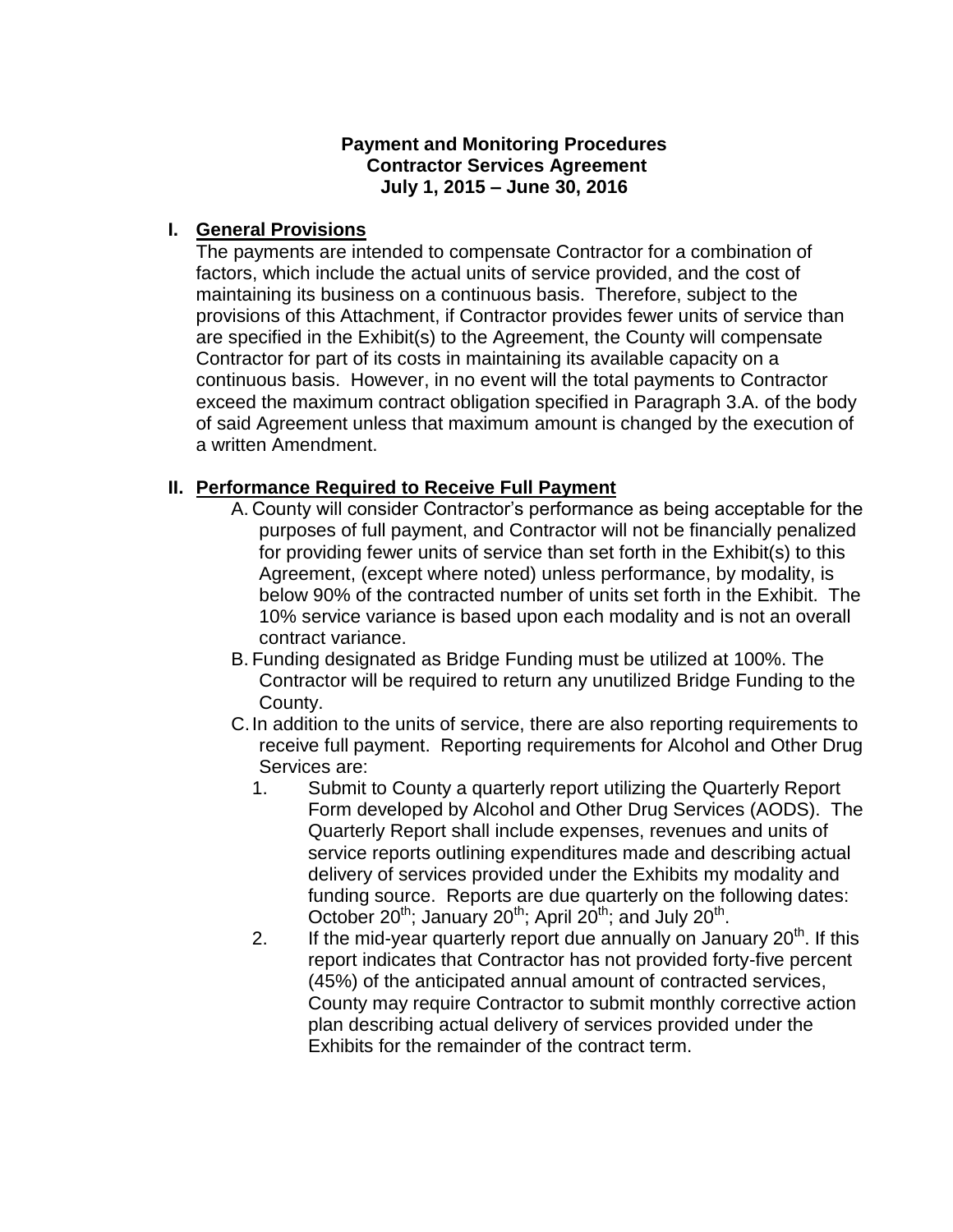# **III. County's Responsibilities**

- A. A County program liaison will monitor the submission of all correspondence required in this Agreement, including, but not limited to:
	- 1. Quarterly Utilization Reports;
	- 2. Financial reports such as annual budgets, cost allocation plans, and cost reports;
	- 3. Unusual Incident reports;
	- 4. Outcome data; and
	- 5. Other requested reports
- B. A County program liaison will visit Contractor during the contract term. The visits shall be for the purpose of reviewing any aspect of Contractor's program operations. The visit may include, but is not limited to:
	- 1. Review all pertinent participant records.
	- 2. Conduct appropriate interviews/discussions with participants served by Contractor.
	- 3. Review and monitor all correspondence and reports submitted by Contractor related to Contractor's services provided under said Agreement.
	- 4. Meet with appropriate program management and operations staff.
	- 5. Site visit(s) may include a review of Contractor's programmatic and fiscal documentation related to required reports on services specified in the Exhibits.
		- a. Provide a written site review report documenting areas of compliance and any necessary corrective action(s) required.
	- 6. A County program liaison will attend an organized activity of a selected component or selected components of Contractor's program(s) at least once during the contract term.
	- 7. Every three years AOD will monitor Contractor / Provider and document compliance with Section 504 of the Rehabilitation Act of 1973 (as amended) and Americans with Disabilities Act of 1990 to ensure that recipients / beneficiaries and intended recipients / beneficiaries of services are provided services without regard to physical or mental disability. Contractor shall also document and monitor to ensure that beneficiaries and intended beneficiaries of service are provided services without regard to race, creed, national origin, sex, or age. Contractor shall establish written procedures under which service participants are informed of their rights including their right to file a complaint alleging discrimination or violation of their civil rights. Participants in programs funded here under shall be provided a copy of their rights that shall include the right of appeal and the right to be free from sexual harassment and sexual contact by members of the treatment, recovery, advisory, or consultant staff.
- C. AODS will conduct periodic mandatory provider meetings with representatives of all contracted service providers and appropriate staff.
- D. Provide ongoing technical assistance as needed.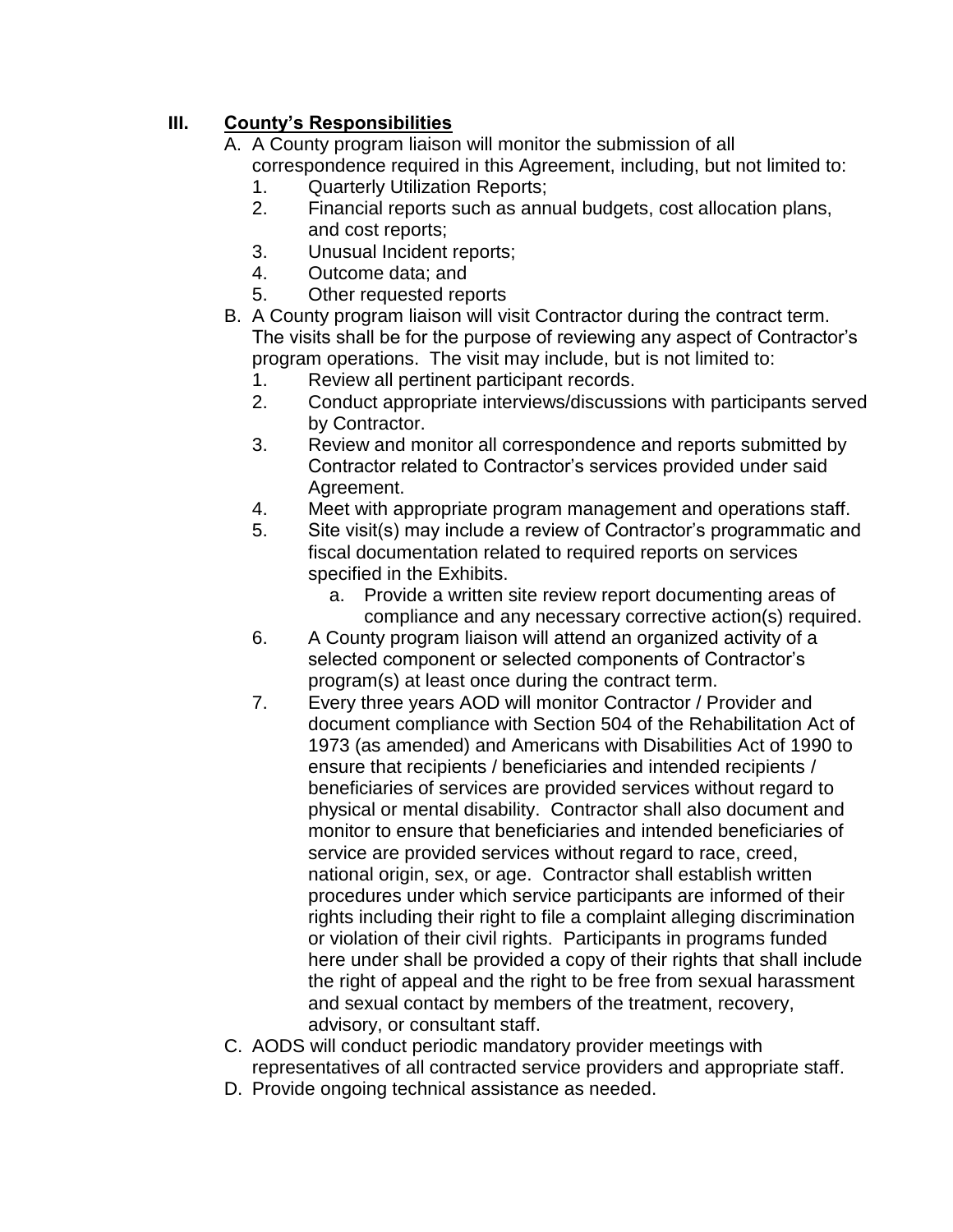E. AODS shall act as intermediary on behalf of each contracted alcohol and drug service provider in the submission of the California Outcomes Measurement System (CalOMS) treatment data submissions.

## **IV. Corrective Action Plans**

After six (6) months of the contract term have passed, Contractor shall provide a corrective action plan annually by January  $31<sup>st</sup>$  for quarters in which the quarterly report indicates that the program's performance is less than 90% of the prorated current twelve (12) month contract service level. The corrective action plan shall specify the time period during which the service provided was below 90% of contracted services, and shall specify how the Contractor plans to bring performance up to contracted service levels.

## V. **Payments**

Except where otherwise described herein, County will pay Contractor total contract amount in twelve (12) equal monthly payments for Flat Rate contracts. County will pay Contractor's monthly payment within 30 days, upon timely submission of reports as outlined above.

- A. Contractor will submit a monthly invoice for Fee-for Service contracts no later than the 10<sup>th</sup> of the following month for the previous month's services. County will pay Contractor's monthly payment within 30 days, upon timely submission of invoice and reports as outlined above.
- B. In the event Contractor is not in compliance with the performance standards set forth in paragraph II above based upon Contractor's six month performance data, County will withhold an amount sufficient to recover the projected performance shortfall, per modality, for the remainder of the contract term. The total amount to be withheld will be divided equally over the remaining months of the term of the Agreement.
	- 1. Any outstanding payment issues will be reconciled at year-end settlement as set forth in this attachment subject to section VI below.
	- 2. However, if, based on Contractor's performance, the County determines that Contractor will be unable to meet the performance standards set forth in paragraph 2 above during the term of this Agreement, County may request that Contractor agree to an Amendment of this Agreement to reduce the units of service, and Contractor's consent will not be unreasonably withheld. In the event of said Amendment, County may allocate the funds for those units of service to another provider offering the same service.
- C. Any requests for variation, exemption or waiver of the payment procedures set forth in this Attachment must be submitted, in writing, to the County AODS Administrator or designee, who will review the request and make recommendations to the Director of the Behavioral Health and Recovery Services agency, whose decision will be final. Waivers may be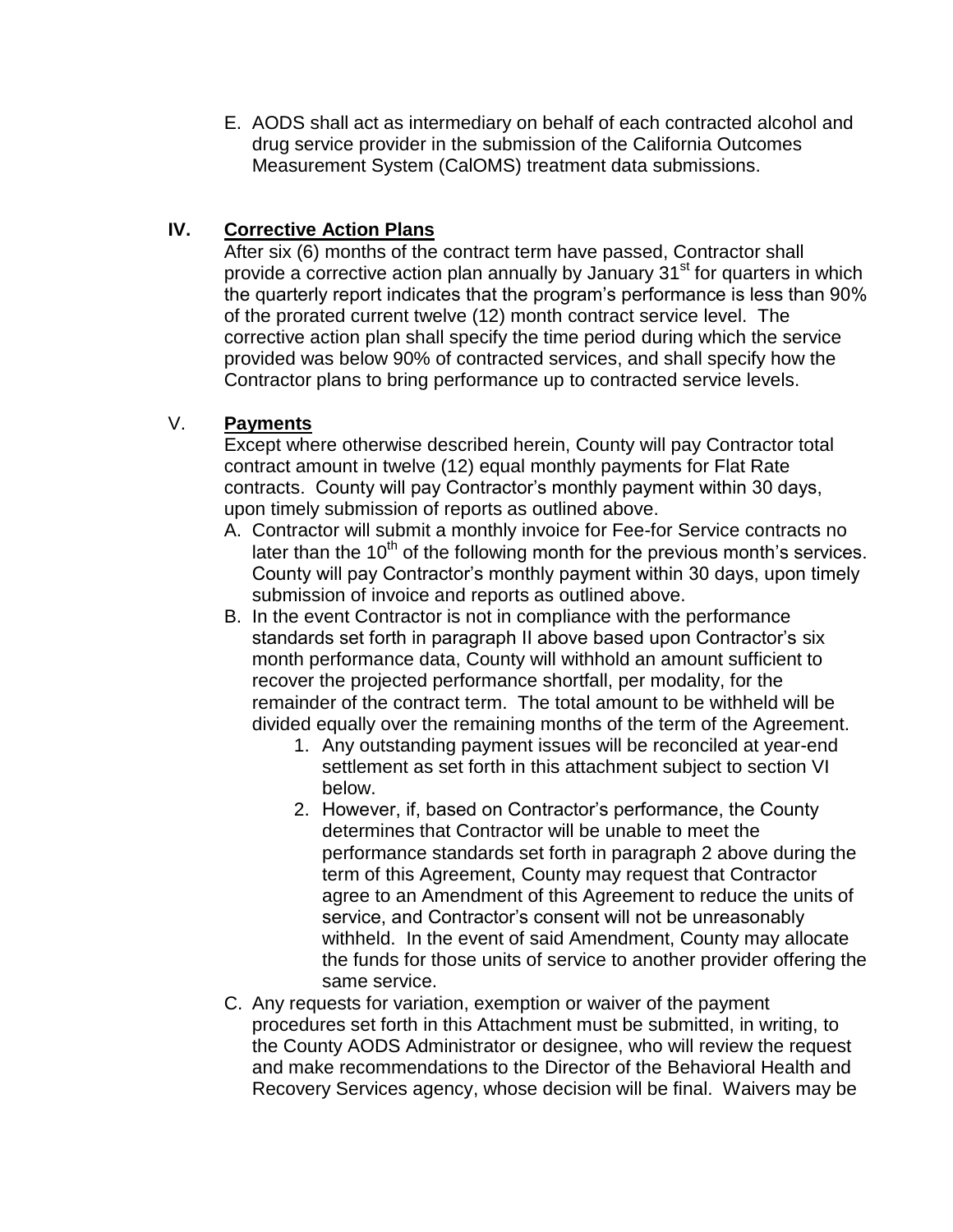requested due to unanticipated circumstances that would cause undue hardship. The Contractor shall provide justification of a compelling need as part of its request.

- D. AODS is the payer of last resort. The Contractor must make every reasonable effort to collect reimbursement for the costs associated for providing services to individuals who are entitled to insurance benefits under the Social Security Act, including programs under title XVIII and title XIX, any State compensation program, any other public assistance program for medical expenses, any grant program, any private health insurance, or any other benefit program; and secure from patients or clients payments for services in accordance with their ability to pay.
- E. Restrictions on expenditure of Block Grant Funds Programs funded by SAPTBG funds must comply with expenditure requirements set forth in the Code of Federal Regulations 42, 96.135

## **VI. Year End Settlement**

- A. At the conclusion of each year of the term of this Agreement, a year-end settlement and reconciliation will take place as follows:
	- 1. The County's maximum payment to Contractor will be the lesser of the full contract amount or the actual Net Allowable Costs for actual or accrued expenditures made pursuant to the annual budget for contracted services submitted by Contractor for the term of the contract. Actual Net Allowable Costs will be determined by the final/year-end Cost Report.
	- 2. If Contractors performance by modality for the year is at or above 90% of the contracted service levels set forth in the Exhibit(s) to this Agreement, County will pay Contractor the difference between the amount it has paid Contractor as of the year-to-date and the lesser of either the contract amount of Contractor's actual Net Allowable Cost for each modality. This payment will be made within thirty (30) days of determination of year-end settlement.
	- 3. If Contractors performance by modality for the year is below 90% of the contracted service level, Contractor will reimburse the County the difference between the amount that County has paid Contractor as of the year-to-date and the lesser of Contractor's performance percentage applied against the contract amount or Contractor's actual Net Allowable Cost for each modality. If it is determined that the Contractor has been paid in excess of its actual Net Allowable Costs, Contractor will reimburse County within thirty (30) days of written notification by the County AODS Administrator or designee.

# **VII. Required Fiscal Documentation**

A. Prior to execution of this Agreement, Contractor will have submitted to County for review and approval an annual budget covering all contracted services under this Agreement.